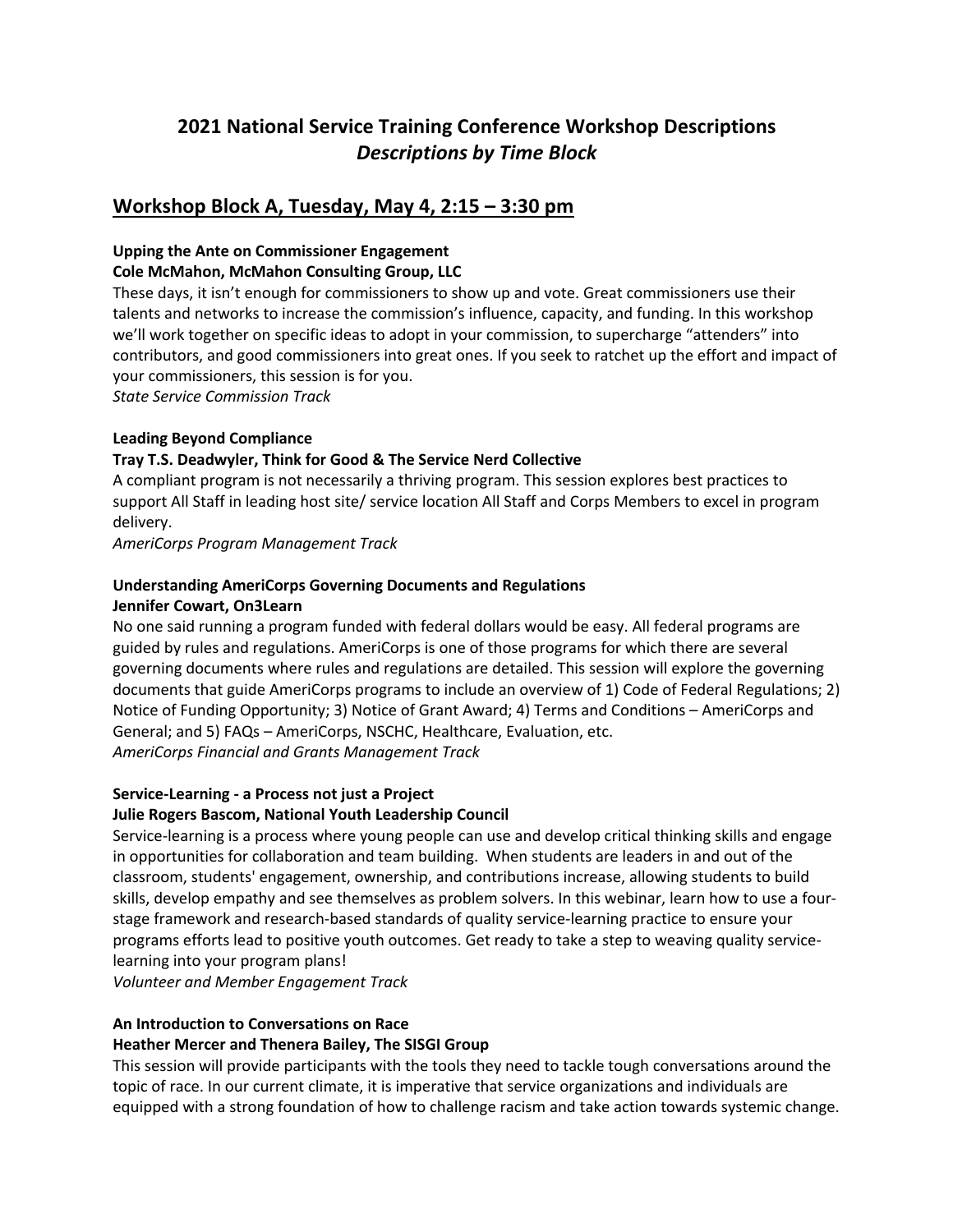We can no longer remain silent or tip toe around these discussions. The time to speak up and raise our voice is now.

*Justice, Equity, Diversity, and Inclusion Track* 

# **A Community Roadmap to Integrating 5 Principles of Universal National Service Brooke Bohnet, Service Year Alliance**

Service Year Impact Communities are working to be exemplars of service years in a given place - neighborhood, city, county, region, state. Service Year Alliance created a roadmap to guide and assess progress against the five principles that make up the concept of universal national service: service at scale, an opportunity for all, career and education pathways, addressing unmet needs, and fueling civic renewal in communities. Join us as we talk through the five principles and ways to bring this work to your community. The conversation will also include an updated state and local toolkit to use for your elected officials. We will have 1-2 Impact Communities in attendance to help show how this showed up for them and how they brought together all the programs in their community to expand the role of service years locally. This session will include examples and action planning concepts and tangible outcomes you can take back to your organization and community. *Special Topics Track*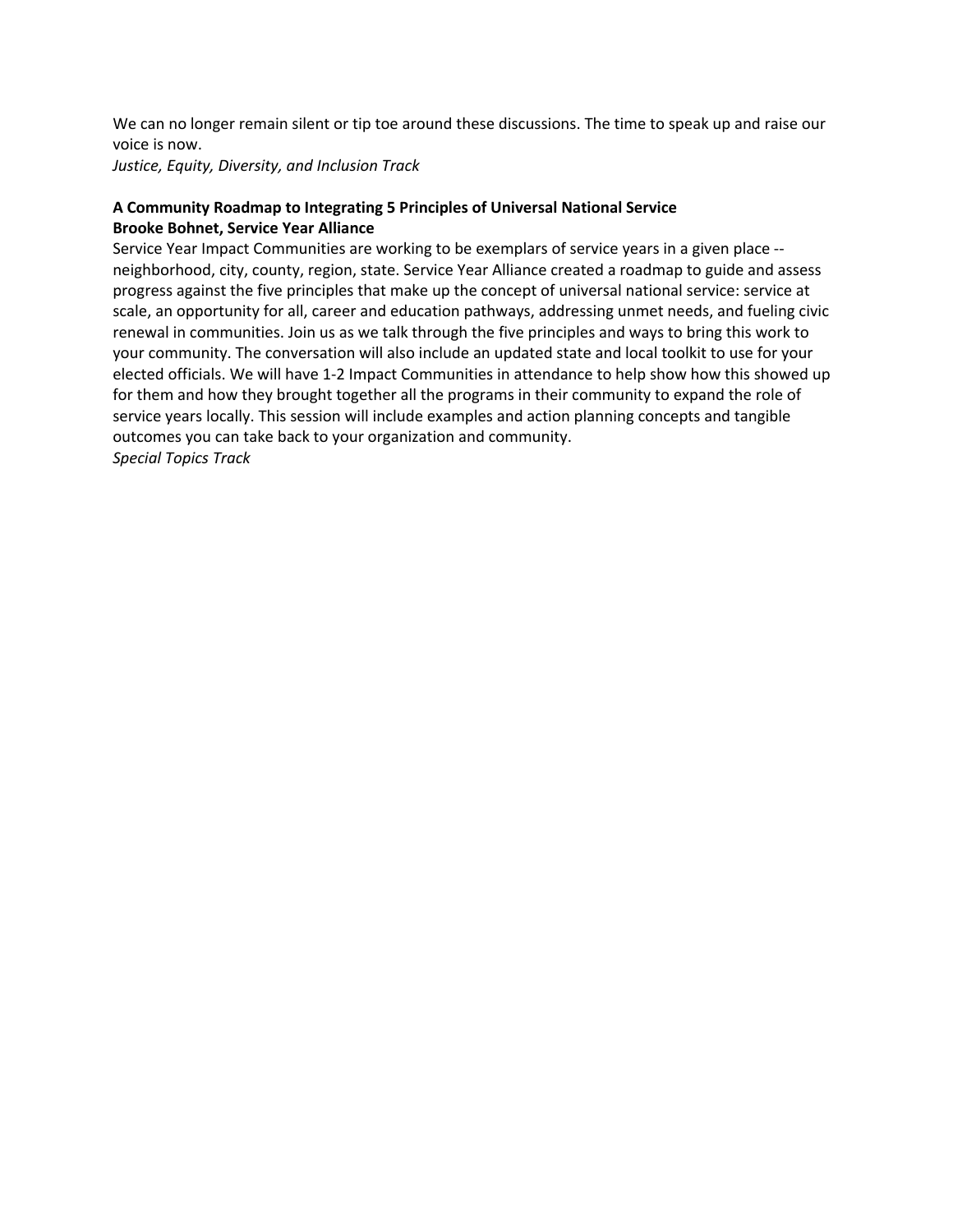# **Workshop Block B, Tuesday, May 4, 3:45-5:00pm**

## **Leadership Inspires ACTION: What Every Leader Wants to Know**

### **Justine Murray, Justine Murray Consulting; Susan Hyatt, Big Purpose Big Impact Ltd.**

Leaders want to inspire others to take ACTION for meaningful and lasting change. State Commission staff and commissioners are poised to provide that leadership within their programs and their states. In this session, we will examine Simon Sinek's proven formula for leadership that inspires: What we do; How we do it; and WHY we do it. Unless we lead from a solid WHY, we will not garner support for lasting change. Participants will engage in interactive breakouts, develop a Why statement with a worksheet to use with their own commission.

*State Service Commission Track*

## **Fostering and Researching the AmeriCorps Member Experience Zoe Tollette and Binky Martin-Tollette, Pfeifer Kiwanis Camp**

This interactive workshop will highlight national and local research on AmeriCorps member experience to include common themes related to positive member experiences. Participants will engage in diverse and interactive virtual activities that can be used for teambuilding and reflection to enhance member satisfaction. Participants will also gain new ideas for conducting inexpensive research that is easy to replicate to help them evaluate their programs.

*AmeriCorps Program Management Track*

## **Nuts & Bolts that Connect Grants Management Susan Meche, Meche Consulting, Inc.**

Are your grant "Nuts & Bolts" tightened? Do you have a roadmap for your day-to-day financial grant operations? Step-in to this financial session to find out more about the nuts and bolts and roadmaps to grants management!! We'll talk about tightening up internal controls and administrative requirements, understanding what policies & procedures you need to have, and what sort of documentation and records you need to keep to breeze through any monitoring visit, compliance review, audit, or closeout! *AmeriCorps Financial and Grants Management Track*

## **Community Engagement Pathways: A New Framework to Understand Volunteer Engagement Mike Moon and LaDawn Stoddard, UServeUtah**

During this workshop session we will guide participants through a discussion about how the Pathways of Civic Engagement can help organizations rethink volunteer engagement, including developing new ways to leverage community resources and new volunteer opportunities. Participants will also have the opportunity to discuss case studies in how similar nonprofits have incorporated the pathways into their work and volunteer strategy. Using this framework, volunteers understand how their work is connected to others who are engaging in different pathways, thereby increasing the efficacy and community of volunteer engagement. As a result of this workshop, organizations will be better equipped to connect volunteers with volunteer opportunities that relate to their passions and interests. *Volunteer and Member Engagement Track*

#### **Decoding Microaggressions**

#### **Tissa Hami, Korsi Consulting**

"You don't look trans." "You're not like other Muslims." "You're so articulate." Sound familiar? Microaggressions are brief and commonplace indignities, whether intentional or unintentional, that communicate hostile or derogatory slights to the target person or group. Also known as "death by a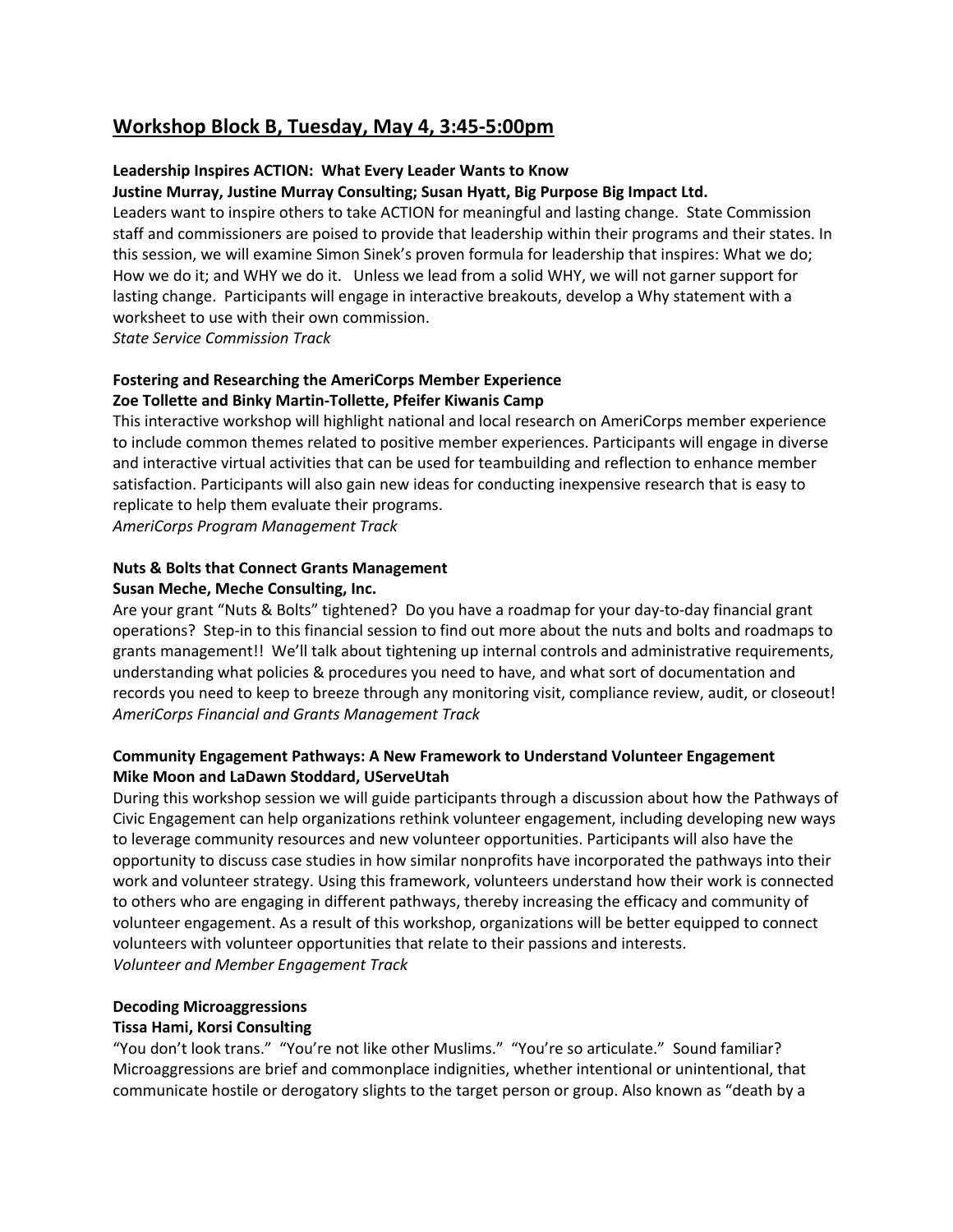thousand cuts," microaggressions have a significant workplace cost from morale and absenteeism to emotional and even physical health. Addressing microaggressions is an important component of any organization's DEI strategy. This session will decode microaggressions, providing examples and describing the effect on individuals and the cost for workplaces. Participants will learn how to address microaggressions through microinterventions. *Justice, Equity, Diversity, and Inclusion Track* 

**When the Greater Good Doesn't Feel So Great**

#### **Michelle Zinke, ServeNebraska**

Being part of AmeriCorps can be inspiring and fulfilling…and draining at times. Never has this been more true than in recent years, as members, programs, and Commission faced additional challenges yet still endeavored to "take action and persevere." Incorporating self-care into your life is essential in order to sustain you and ensure that you can get things done this year and beyond. This session will provide an overview of compassion fatigue and what you can do. A specific focus will be placed on warning signs, resiliency factors, and resources. Time will be included for questions and sharing by participants. *Special Topics Track*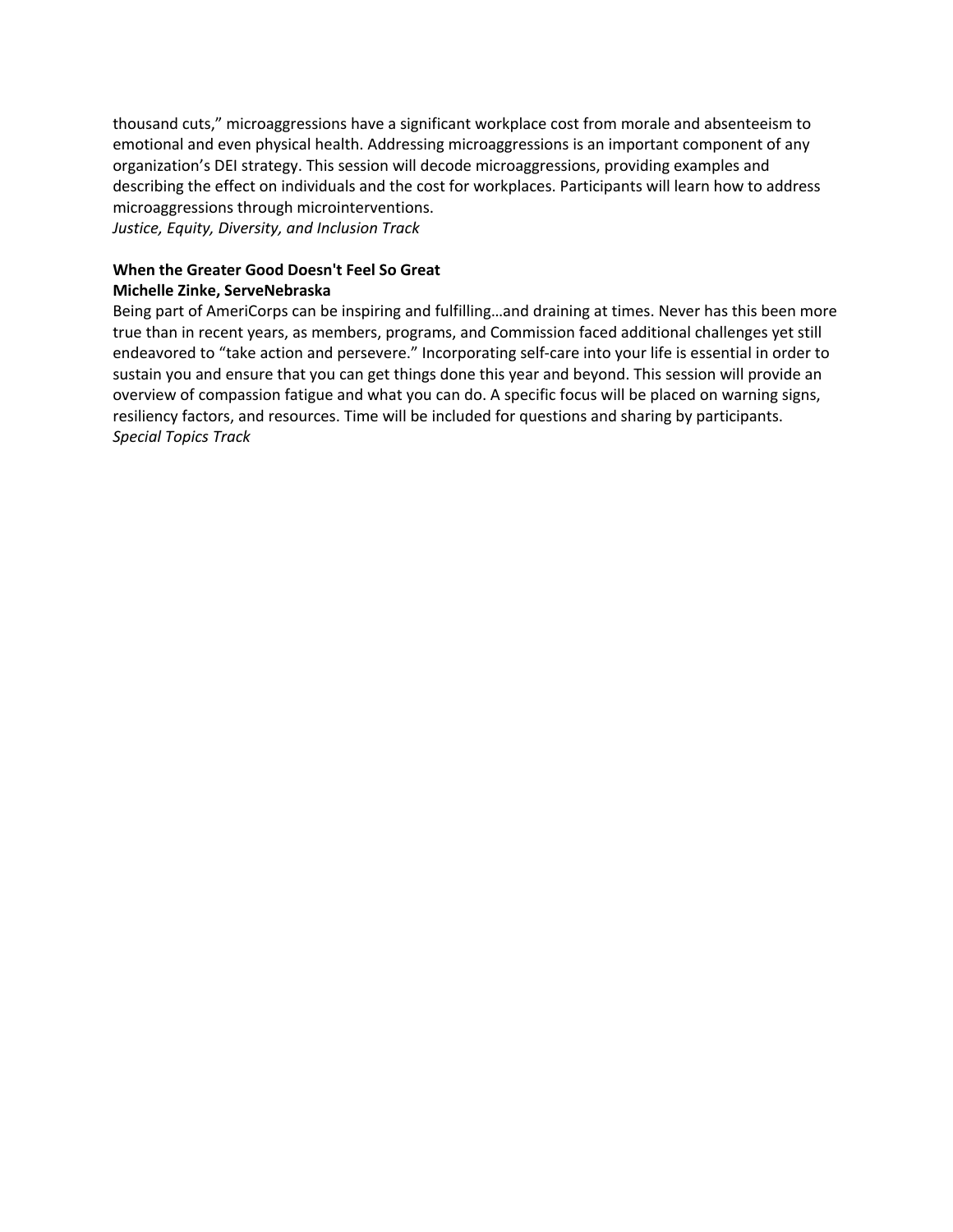# **Workshop Block C, Wednesday, May 5, 2:00-3:15pm**

# **The Accidental Trainer: Developing Immersive Live and Virtual Learning as Part of Your Engagement Strategy**

## **Barry E. Altland, Head, Heart and Hands Engagement Collective**

Are you called upon to lead learning initiatives for your organization? How prepared are you to create interactive, highly engaging learning events that enhance learning through self-discovery? Do you facilitate sessions that draw learners into their own rich and timely learning experience? If you wish to elevate your learning content design and facilitation knowledge, skills and acumen, this is the session for you! Your learners deserve it, because the way they are engaged while learning is part of their engagement equation in support of your organization and your mission! *State Service Commission Track*

## **An Evaluation Pep Talk: Learning Ways to Build a Culture of Evaluation and Data-Driven Decisions Analise Adams, Virginia Service Commission**

"Data is hard, and I'm not an expert". With everything else expected of you, understanding performance measurement can feel overwhelming. This feeling is often accompanied by the desire to make strategic decisions, without any idea of where to start. However, you are more skilled than you think. You know how to tell if something works. The ability to collect data, make evidence-driven decisions, and motivate others to participate in evaluation is within reach. By building a culture of evaluation and using data into our decision making, we can turn evaluation from an obligation to an opportunity. *AmeriCorps Program Management Track*

#### **Grant Management: The System and Key Requirements Scott Sheffler, FTLF**

In this session, FTLF attorney Scott S. Sheffler will provide an overview of the legal system underpinning federal grant management requirements and the specific issues that arise within that system for AmeriCorps State and National recipients and subrecipients. Focusing on grant management challenges faced in project implementation at the individual AmeriCorps Program level, Mr. Sheffler will address the key risk areas of cost allocation, time and effort documentation, program income, and cost share/match.

*AmeriCorps Financial and Grants Management Track*

#### **It's a Win-Win! Utilizing Volunteers in Meaningful Work Cairn Reisch, Soul of a Cairn**

As we pivot to address the growing needs in our communities, we see more and more people beginning to volunteer but, in many cases, not being used to their full abilities. In this session we will explore what motivates people and how we can to keep them engaged in the work and mission of our groups/organizations. While on the flip side auditing our existing opportunities to make sure that everyone is benefiting from the volunteer's contribution. The end goal, to have the right person in the role that is the most meaningful to them and impactful for the organization they serve. It's a win-win! *Volunteer and Member Engagement Track*

# **Cultivating National Service for Community Healing and Transformation**

#### **Ava Hernandez, Erin Guest, and Dominica McBride, Public Allies National Office**

This session will offer an overview of Public Allies' Women's Leadership Project, which examined the impact of our AmeriCorps apprenticeship program on alumni who identify as female. The project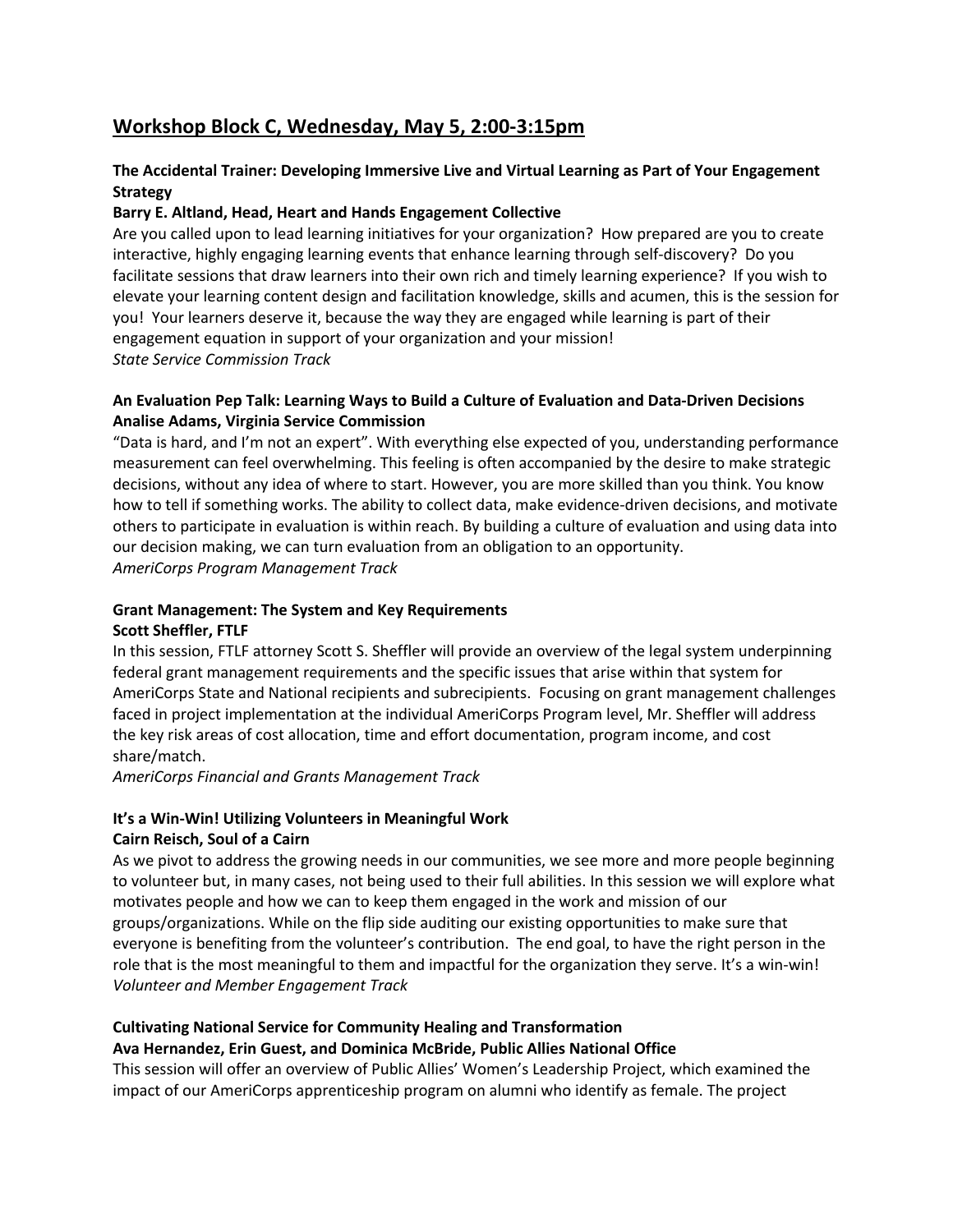focused on Women of Color, LGBTQ women, and single mothers, and its findings suggest that building community and a sense of belonging are foundational to leadership development. Through centering racial justice, participants will explore healing and restoration needs of their communities and how their programs can deepen healing practices through community building in this time of great national uncertainty and factures.

*Justice, Equity, Diversity, and Inclusion Track*

## **IS THIS THING ON: Amping Up Your Virtual Programming With Video, Music, and Animation! Eric Rowles, Leading to Change**

What do you do when a pandemic prevents you from having face to face contact with your participants? How do you still keep them engaged and interested in your work and services! Hold on tight as this presentation will move at warp speed to cover a wide range of apps, technologies, and strategies that can be put into place immediately.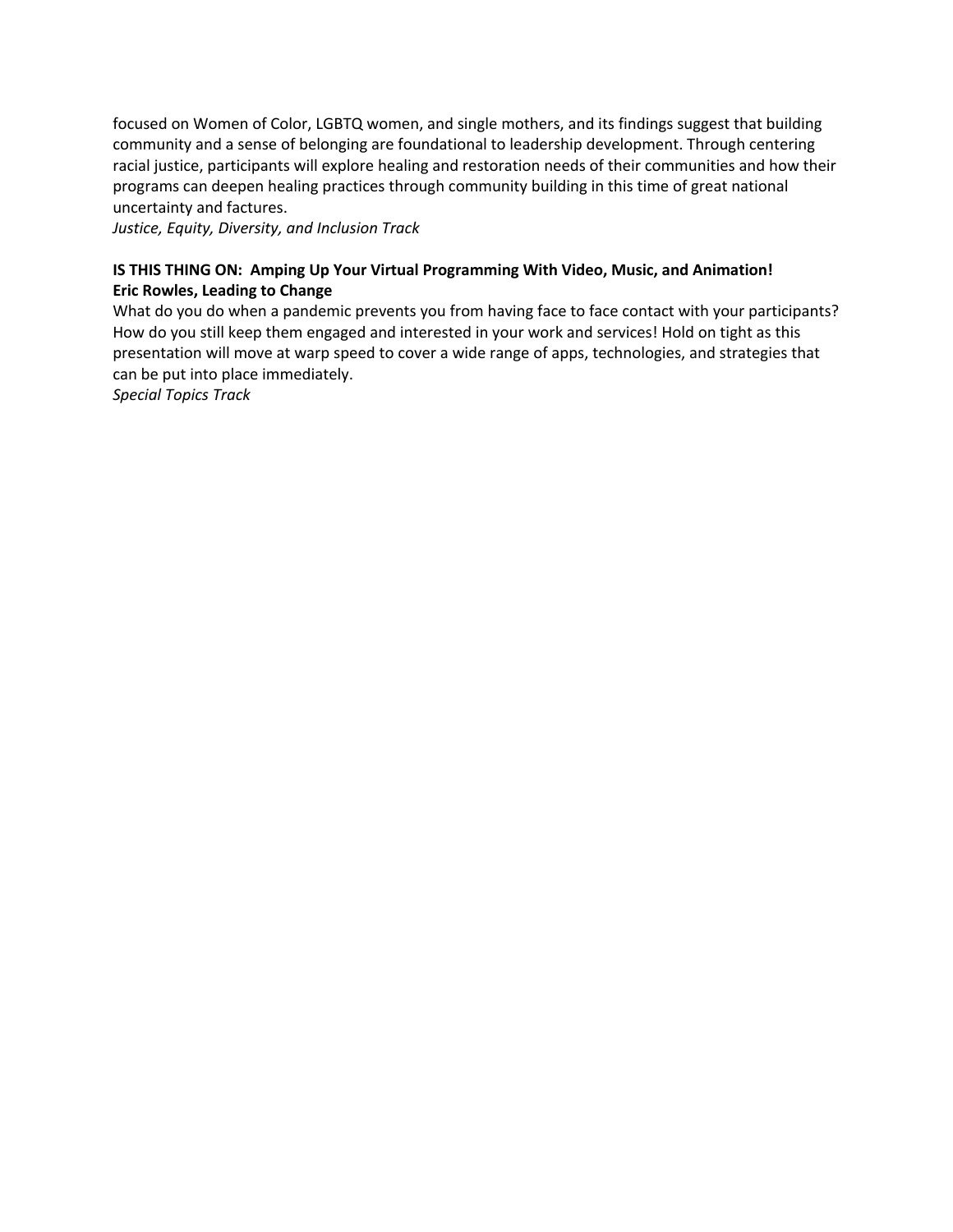# **Workshop Block D, Wednesday, May 5, 3:30-4:45pm**

# **Strategies for Effective Data Quality Monitoring Susan Hyatt, Big Purpose Big Impact**

State commissions are responsible for ensuring the programs in their portfolio collect high quality performance measurement data – not only for reporting to AmeriCorps but also for data-driven program management. Many staff are unsure what to look for and how to problem solve any issues they uncover. This session will provide state commission and AmeriCorps program staff an overview of the five elements of data quality - Validity, Verifiability, Completeness, Consistency, Accuracy. For each element, participants will learn what the element consists of, what to look for during monitoring, and ways to coach programs to improve their data quality.

*State Service Commission Track*

#### **Income Exclusion, Federal Benefits, and Member Advocacy**

**Anita Totten, and Allie Matheu, Community Mediation Maryland; James Winfield, Civic Works**

Food security can increase member inclusion, retention, and focus because \$234 per month for food makes a big difference (2021 MD Individual SNAP Benefit). AmeriCorps members are eligible for needbased federal benefits because their modest stipend is not counted as income when eligibility for federal benefits is being determined. This session will provide the history, the challenges, and the nuances of advocating for members to receive the benefits that they may be eligible for during their service year.

*AmeriCorps Program Management Track*

# **Understanding Cost Allocation and Indirect Costs Jerry Bertrand, Public Impact Advisors**

This session will explain cost allocation plans and methods of charging indirect costs to federal awards, including AmeriCorps awards. In addition, we'll discuss common problems and their solutions as well as key success tips related to cost allocation and indirect costs. *AmeriCorps Financial and Grants Management Track*

# **The New Era of Volunteerism**

#### **Norma Johnson, Stone 2 Bread LLC**

This workshop will discuss the changes in volunteerism within the last 20 years; the top ten reasons volunteers quit, and ways to celebrate your volunteers. We will also explore volunteers' motivations, the different types of volunteers, targeted recruitment, and retention. This session will be helpful for Volunteer Coordinators and AmeriCorps Program Directors. Each participant will start developing a plan to update their organization's volunteer program during the workshop. The overall objective is to help participants create a unique experience that will intrigue volunteers to return in the future. *Volunteer and Member Engagement Track*

#### **Building Inclusive Service Environments**

#### **Betty Jo Schafer, Cristina Flores, and Kailee Selzer, OneStar Foundation**

As a state commission, we encourage the programs within our portfolio to provide an inclusive environment for their members and service beneficiaries. With this in mind, we provide training to all new program staff with practical strategies for implementing inclusive service environments including topics such as reasonable accommodations, inclusive communications, inclusive policies, inclusive recruitment and retention, and training and self-reflection at all levels. You will leave this training with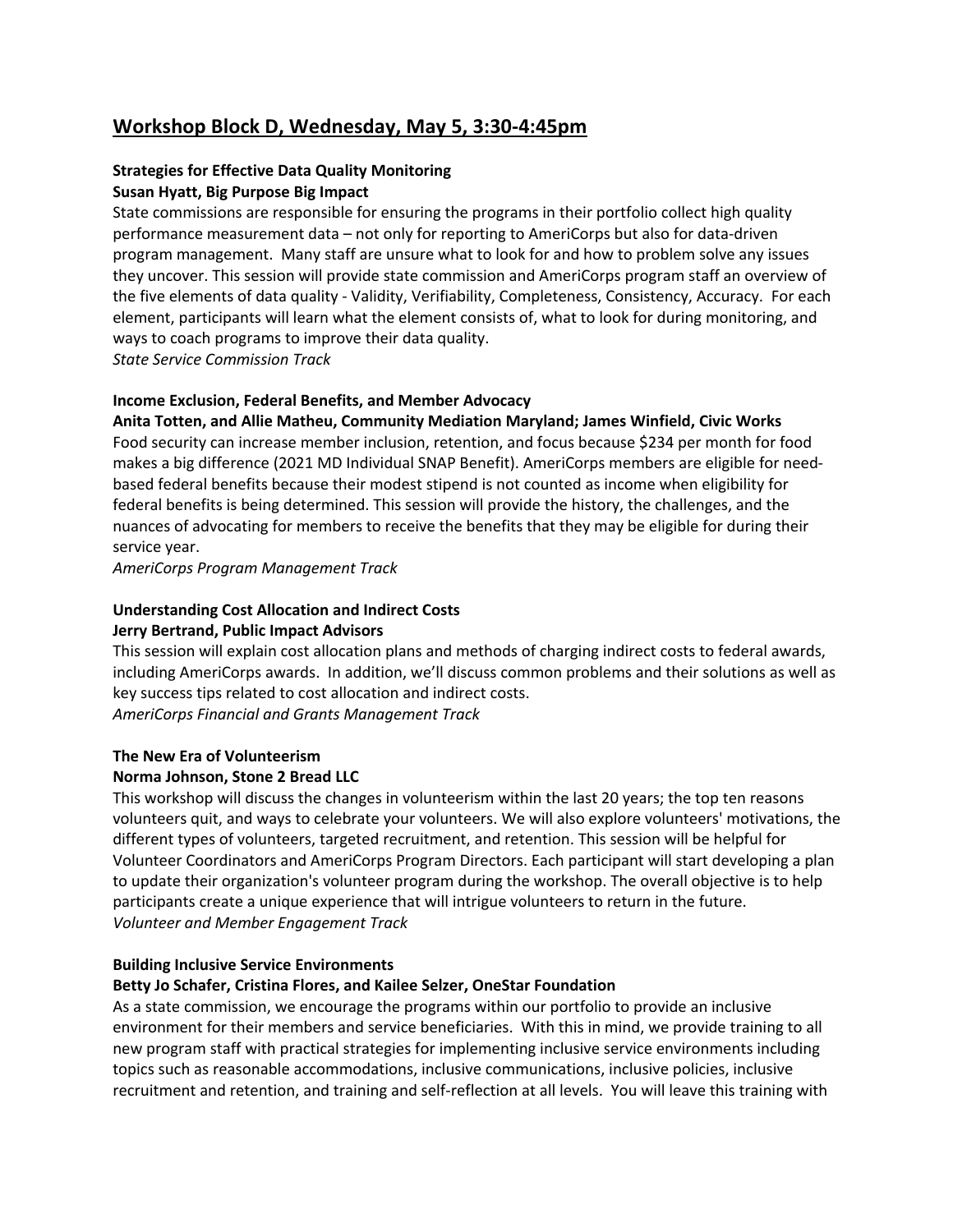information and resources to empower your program(s) to increase inclusive practices, leading to increased morale and retention among members and better outcomes for beneficiaries. *Justice, Equity, Diversity, and Inclusion Track* 

#### **National Service Public Policy 101**

#### **Emily Steinberg & Tyler Wilson, America's Service Commissions**

Join America's Service Commissions as we walk you through the most recent legislative developments affecting AmeriCorps and national service, including the CORPS Act, COVID stimulus and relief legislation, as well as the annual ins and outs of the Congressional Budget and what's in store for the FY 2022 federal appropriations cycle. We will explore how educating elected officials at the local, state, and federal levels can have a dramatic and positive impact on the daily lives of AmeriCorps programs, members, host sites, and commissions out in the field, and what you can do to make national service a home run! We will end by highlighting the efforts of the States for Service Coalition and a preview of promising opportunities for enacting service legislation in your own city or state. *Special Topics Track*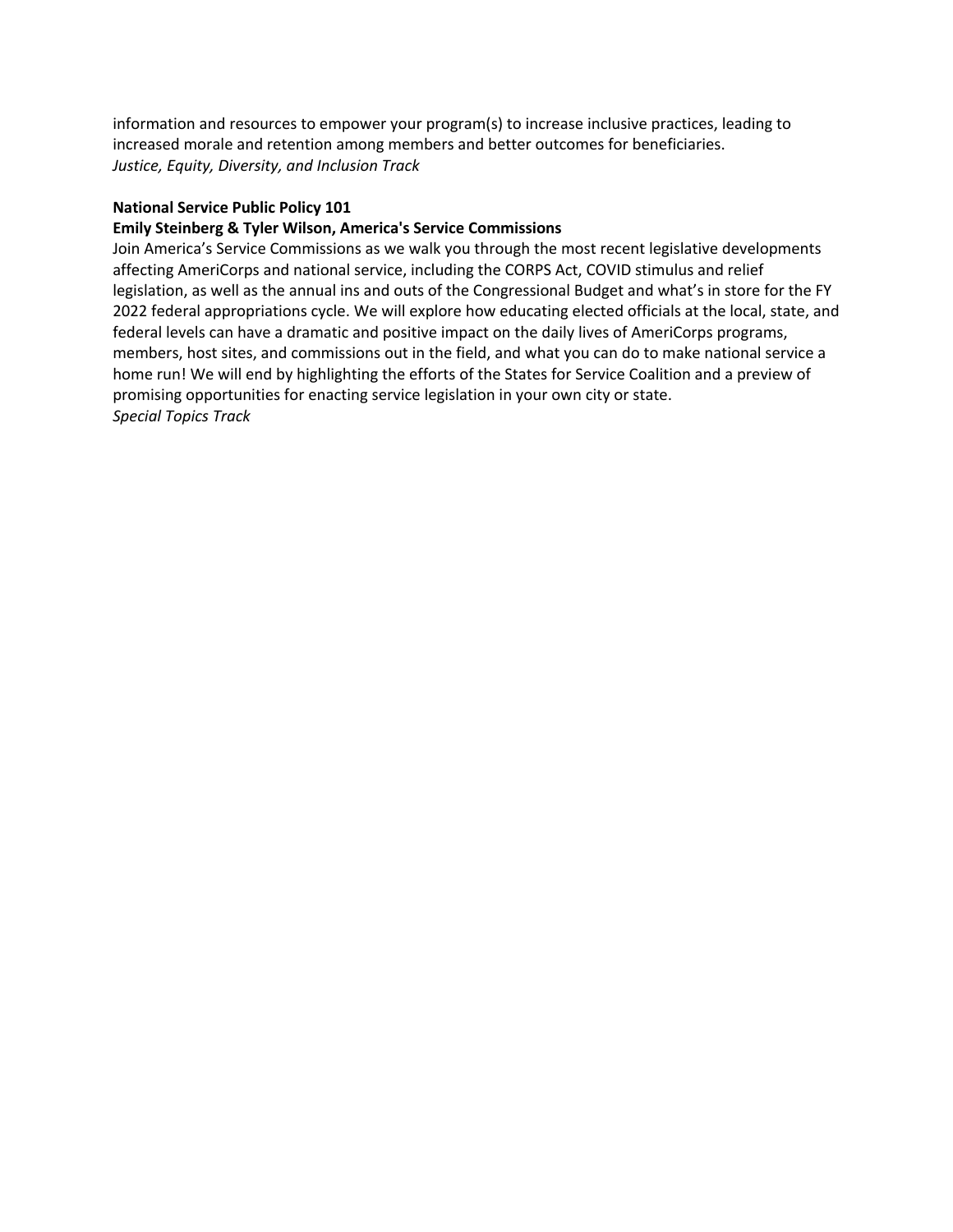# **Workshop Block E, Thursday, May 6, 2:15-3:00pm**

# **Get your CATS together! Exploring Commission Approaches to the Service Sector Amy Porter, On3Learn**

Does it feel like you are herding cats on the daily? Are the silos of grant management a detriment to your Commission's success? Let's explore ways to enhance your efficiency. Join us to explore best practices of commissions around the country and engage with your peers to share best practices and develop new approaches to your work at your state service commission. *State Service Commission Track*

## **Help Your Members Understand the Education Award Sharon Tewksbury-Bloom, Do Good Be Good LLC**

Many members make false assumptions about how they can use their Education Award. This lack of understanding affects member retention and satisfaction with the program, not to mention underutilization of the award. Come test our knowledge of the award and learn techniques you can use to help your members get the most out of this important member benefit. *AmeriCorps Program Management Track*

### **Uniform Guidance Changes in 2020 Scott Sheffler, FTLF**

As most grantees are aware, this past year, the Uniform Administrative Requirements, Cost Principles, and Audit Requirements for Federal Awards, *aka* the "Uniform Guidance," underwent its first major update since it was originally promulgated at the end of 2014. As tends to be the case with regulatory updates, some changes have more impact than others. In this session, FTLF attorney Scott S. Sheffler will provide a concise overview of the key changes impacting AmeriCorps State and National grantees and subgrantees.

*AmeriCorps Financial and Grants Management Track*

# **Bridging the Age-Divide: Engaging AmeriCorps Members and AmeriCorps Seniors Volunteers to Strengthen Communities**

# **Andrew Facemire, Northern Arizona University**

This session will provide participants with strategies and tactics for engaging individuals across AmeriCorps programming by working to collaborate with AmeriCorps Seniors program. Participants will engage in interactive breakouts to discuss strategies and brainstorm ideas. *Volunteer and Member Engagement Track*

# **Careers in Education - Life After AmeriCorps Kerry Swarr, BloomEd Group**

This session will provide participants a presentation of life after AmeriCorps career opportunities in the field of education--with a particular focus on opportunities to advance equity in education. *Justice, Equity, Diversity, and Inclusion Track* 

# **Finding Your Power: Moving from Your Comfort Zone to Your Courage Zone in Difficult Conversations Dee Dee Raap, JourneyWorks**

Staying positive during negative conversations can be daunting, but it's critical for organizational image and both personal and professional development. This session is designed to offer strategies for speaking up with a positive voice that deals effectively with criticism or negativity while maintaining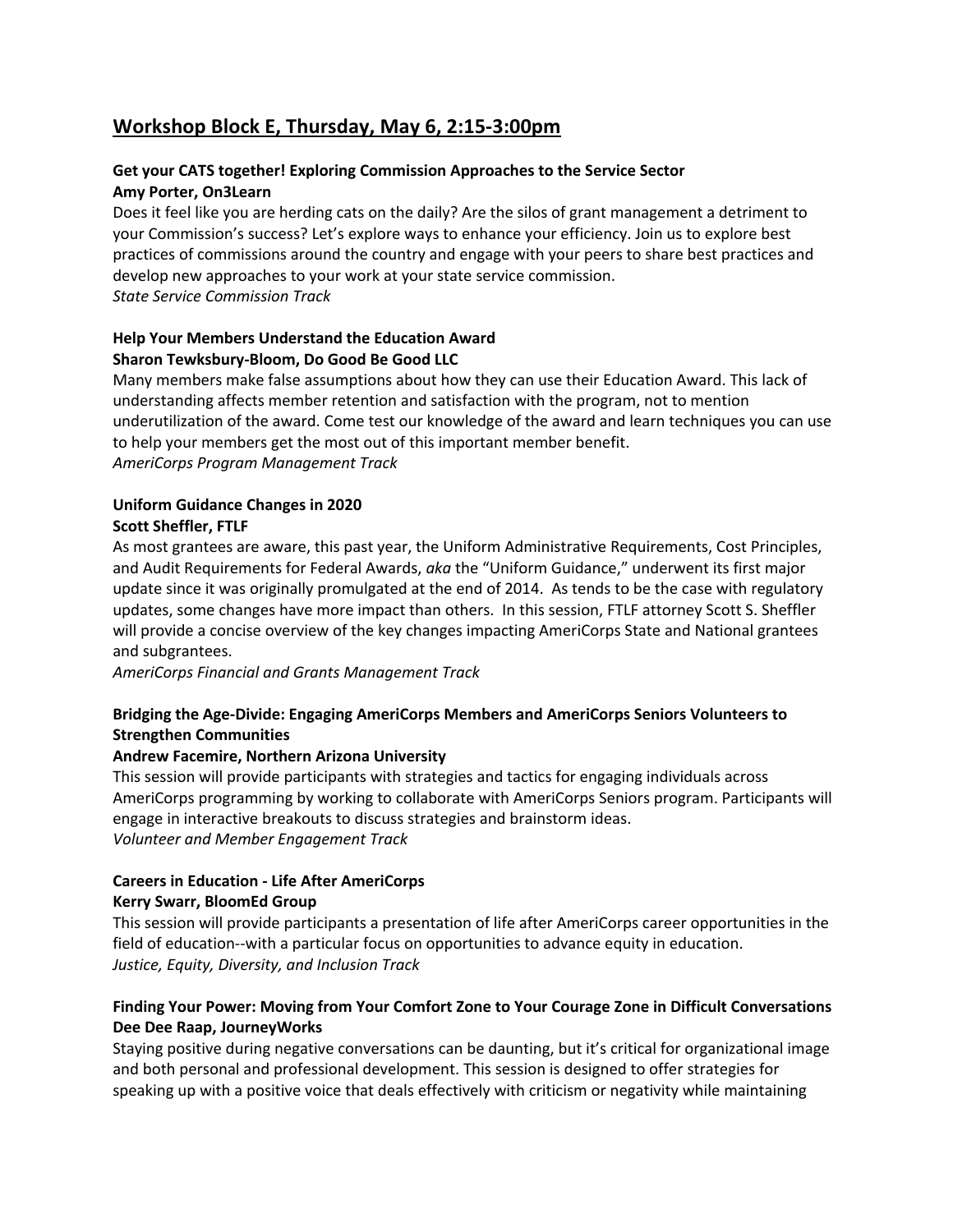sanity in the process. Participants will engage in an interactive discussion to identify the best ways to speak to situations that are difficult to solve. *Special Topics Track*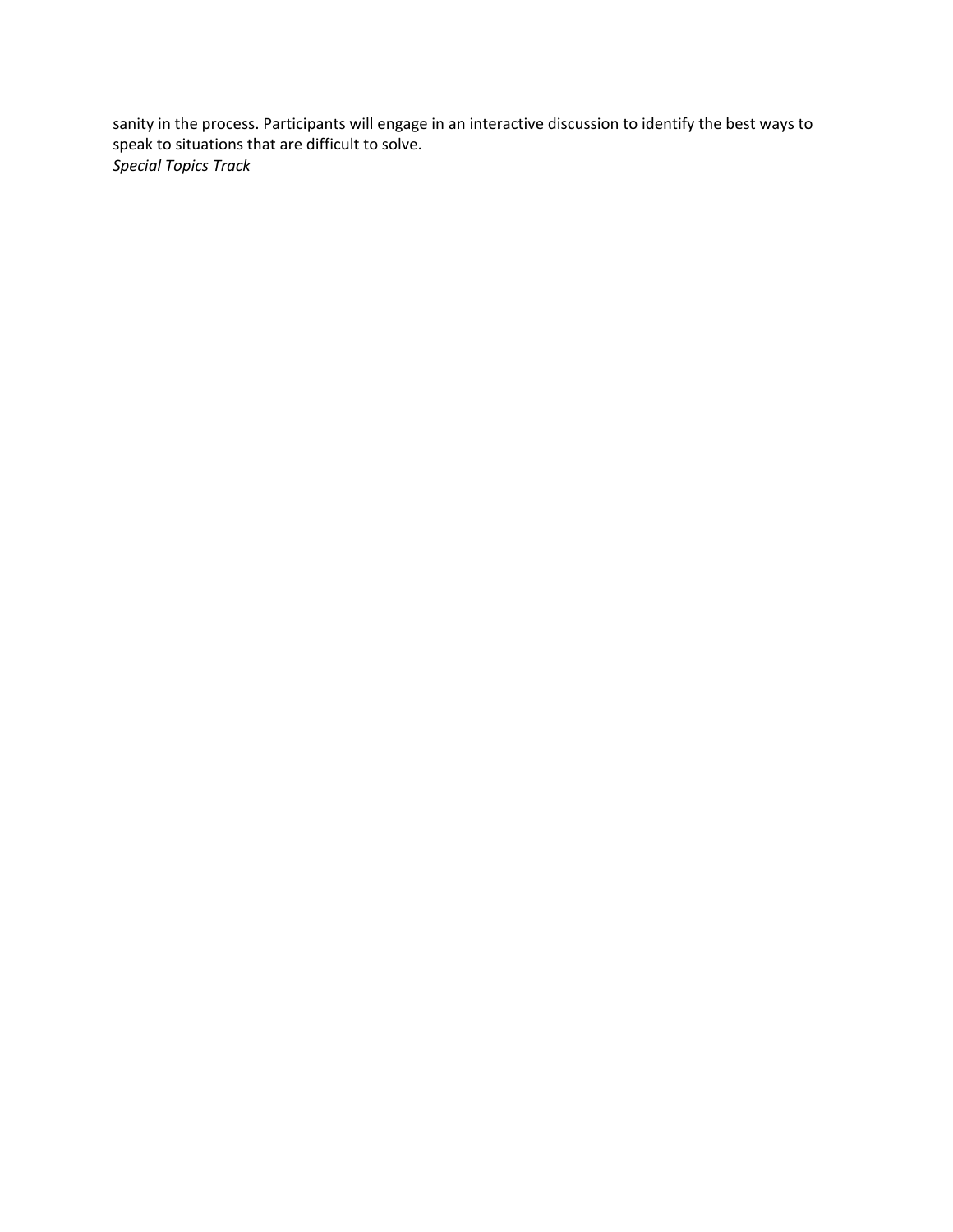# **Workshop Block F, Thursday, May 6, 3:15-4:00pm**

# **Elevating Community Voice: Creating Inclusive State Service Commissions for AmeriCorps Programming**

## **Sandy Pulles, Julie McLeod, and Des Culpitt, ServeMinnesota**

This session will share how a state commission created opportunities for engaging community members to establish richer and deeper community connections resulting in inclusive programming. Community feedback sessions resulted in the development of a work plan to translate findings into actionable programming strategies. These strategies directly supported Black, Indigenous, and people of color serving in AmeriCorps programs and the recipients of those programs. Participants will learn key strategies for engaging community members and translating findings into action. *State Service Commission Track*

## **Supporting the AmeriCorps Member: Service, Training, and Life Navigation**

#### **C. Cilley-Turko, J. Craven, R. Knipple, S. Niles, and K. Pazienza, Goodwill NNE - AmeriCorps**

This interactive session will be a facilitated panel discussion around best practices for State and National and VISTA programs to better member support. There will be a particular focus on programmatic implementations adopted during COVID-19, however, the objective will be to continue successful implementations long-term, post-pandemic. The session will provide participants with information on a pilot model for utilizing an LCPC-C as AmeriCorps staff to support members prior to service and during their term. The intention is to better engage and support members who may have barriers to participating in National Service. This is with the hope of making this an opportunity for all. *AmeriCorps Program Management Track*

#### **Requesting and Approving Budget Changes Mary Voorhies, OneStar Foundation**

Grant budgets are developed and submitted several months before the program year begins. Budgets are built on anticipated costs or estimates. Actual expenses incurred always vary from the budget. Events out of our control, such as COVID-19, could greatly change a program's fiscal needs. Processing budget changes allows programs to have flexibility. This session will cover when programs should ask for a budget change, as well as, what processing and approving sub-recipient budget changes looks like as a commission staff person.

*AmeriCorps Financial and Grants Management Track*

# **The 3 C's of Happy Volunteers: Comfort, Convenience, Connection Dana Litwin, CVA, Dana Litwin Consulting LLC**

Keep and attract the best talent to your volunteer pool by understanding "The 3 C's." This fun and interactive session offers practical, scalable solutions for any sized organization to improve volunteer engagement, recruitment, and retention. This workshop includes a slide presentation of the basic concepts, evaluation exercise for your programs, with discussion, troubleshooting, and Q&A. Suitable for all volunteer administration experience levels. At the end of this session, participants will be able to apply the core concepts of "The 3 C's" with practical examples to build organizational capacity, increase volunteer satisfaction, and build volunteers' connection to their mission. *Volunteer and Member Engagement Track*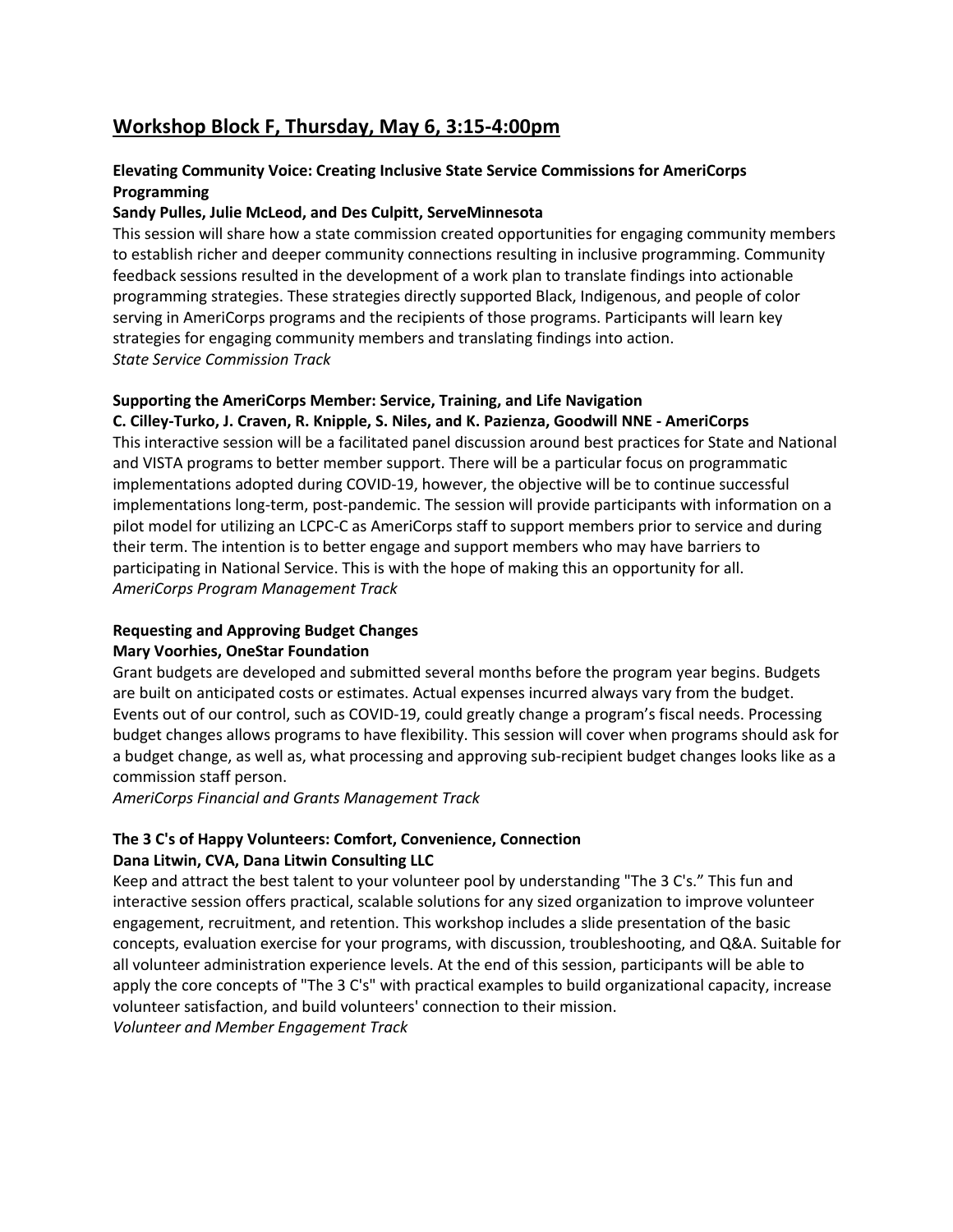# **Healing Justice & Invitation Versus Inclusion: Critiquing Recruitment Plans Shavonda Sisson and Cami Thomas, Public Allies Milwaukee**

Social justice work heals communities -- but we leave those leading the work in positions to heal without support. This workshop asks us to look at the ways systems inflict harm on Members and asks us to push back on the idea that common Member challenges lie completely within the individual. Attendees will name the importance of healing work for those involved in social justice. Attendees will know about the different types of healing practices, including physical, mental, and spiritual. *Justice, Equity, Diversity, and Inclusion Track* 

## **Who's Zoomin' Who?: Training and Teambuilding in the Time of Virtual Service Rachel Puckett, Michigan State University Extension**

Burnt out on planning trainings? Tired of PowerPoint slides and silent members? Join us for an interactive session on spicing up your virtual trainings and team building efforts! You will leave with easy-to-implement activities and engagement strategies!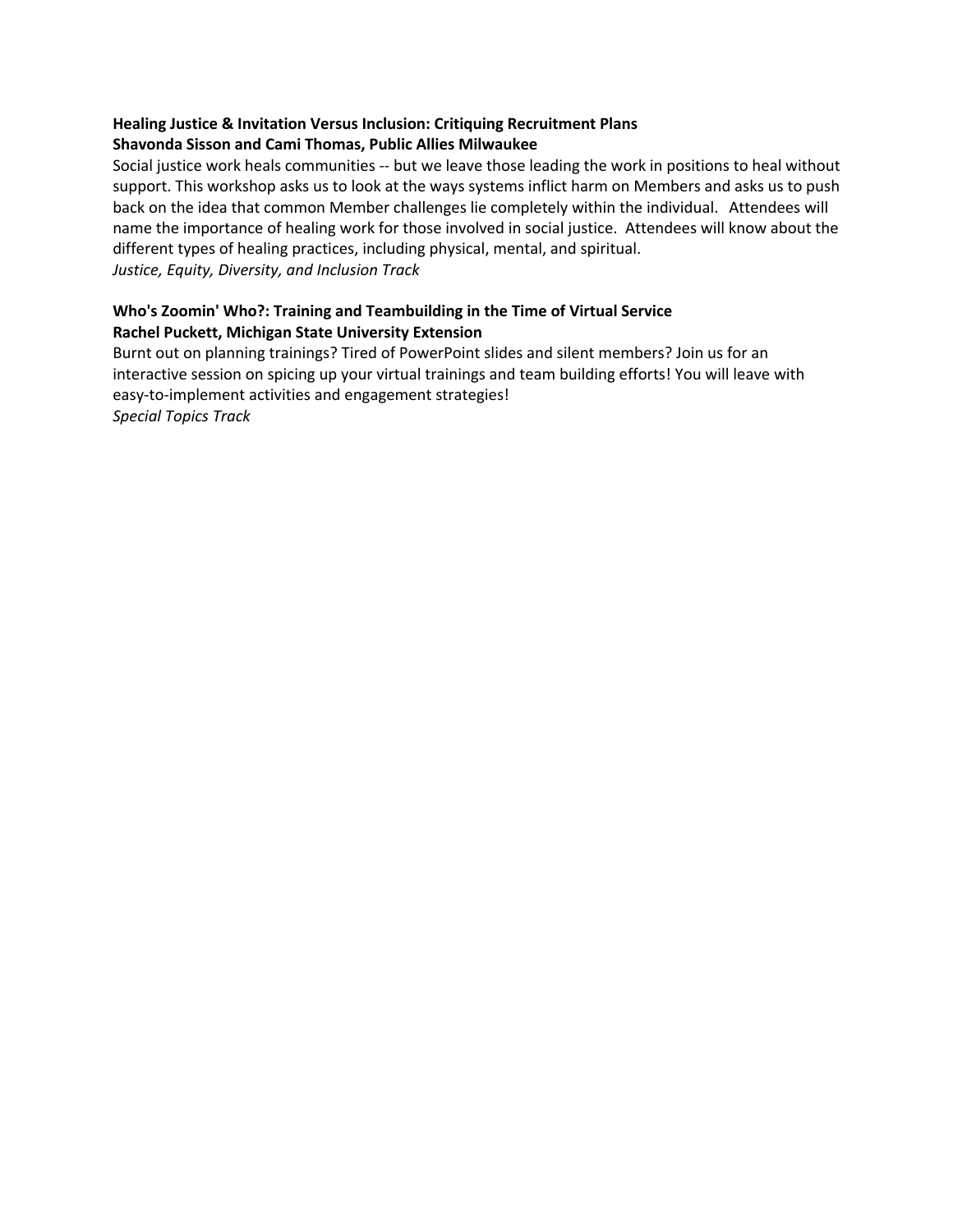# **Workshop Block G, Thursday, May 6, 4:15-5:00pm**

## **Mini-Trainings for Maximum Impact: Everyday Engagement Training for Staff Peers Beth Steinhorn, VQ Volunteer Strategies**

Organizations that effectively train staff to engage and support volunteers are more adaptable, sustainable, and impactful. Training increases job satisfaction and effectiveness, while also reducing turnover thereby enhancing retention. While half- and full-day training sessions can be impactful, today it's neither feasible to take staff away from their daily routine nor effective to host all-day virtual events. Plus, training without follow-up and reinforcement isn't easily integrated into everyday work. Instead, boost your colleagues' skills in volunteer engagement by incorporating training into everyday encounters – such as brief coaching sessions or 20-minute trainings as part of a standing department meeting.

*State Service Commission Track*

## **AmeriCorps Program Host Site Management: Best Practices and Avoiding Pitfalls Chad Driscoll, Volunteer Iowa**

This session will provide participants with a chance to think through ways to engage their host sites, understand best practices to work with them, and review common pitfalls to avoid. Ultimately, you want your host sites to not only support your members and be in compliance, but also be an advocate for your program, a recruiter and share successes.

*AmeriCorps Program Management Track*

#### **Understanding Federal Procurement Requirements**

#### **Jerry Bertrand, Public Impact Advisors**

Procurement of goods and services with federal grant money comes with a specific but achievable set of requirements. This session will get you acquainted with those requirements and provide key tips to help you ensure your procurements are successful, both now and when under audit scrutiny. *AmeriCorps Financial and Grants Management Track*

## **From the Inside Out: A Mindful Approach to Leading with Courage, Empathy, and Connection Jessie Fuller, Thriving YOUniversity**

If we want our organizations, team members, and ultimately the people we serve to thrive, we need to cultivate the environment in ways that empower others to flourish. Using research-based principles and strategies from the fields of Positive Psychology, Social Psychology, Leadership, Mindfulness, and Emotional Intelligence, this highly active and engaging session, participants will learn the fundamentals of leading with courage, cultivating empathy, keeping connection at the center of their work, and how to use these superpowers to create a culture in which both the individuals and the organization can be at their best. The framework:

- L ean In To Build Belonging and Trust
- E ngage Employees' Purpose
- A ppreciate and Acknowledge All Stakeholders
- D emonstrate Empathy and Compassion
- S how Up Mindfully With Intentional Presence.

*Volunteer and Member Engagement Track*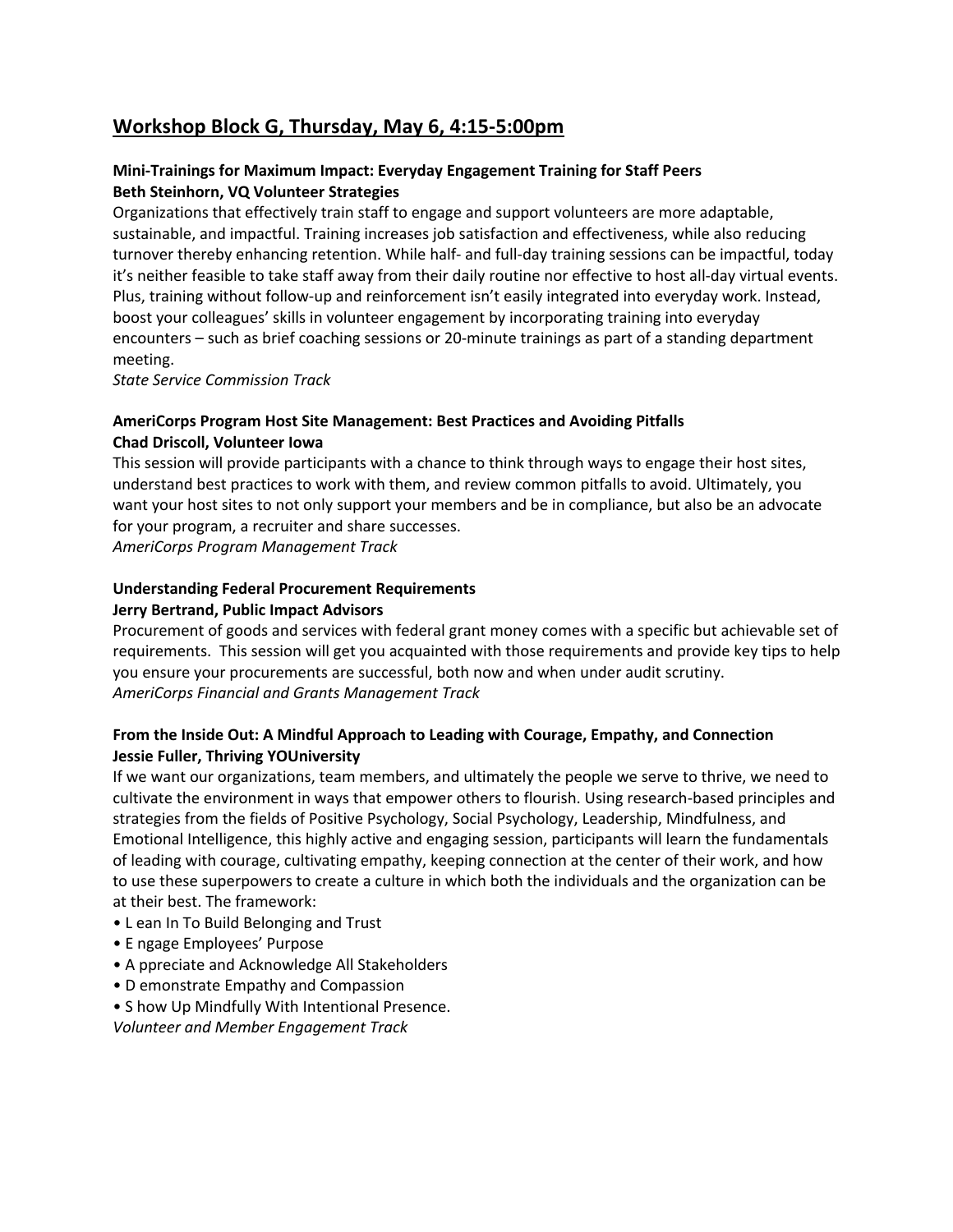#### **Unpacking White Saviorism in Service**

#### **Alayna Shaw and Cassie Dubov, Colorado Youth for a Change**

This session will give participants an understanding of how white saviorism operates on multiple levels (i.e. internally, interpersonally, ideologically and institutionally) and how this may impact AmeriCorps programming. Participants will reflect on the ways in which they can interrupt these forms of oppression within their organizations.

*Justice, Equity, Diversity, and Inclusion Track* 

#### **Taking Your Mental Health Temperature: Workplace Wellness For You and Your Team**

Kate Scherr-Adams, KS Solutions Consulting

We have all been affected by the pandemic in a myriad of ways with many unexpected challenges. Our teams continue to be affected, causing stress and other difficult emotions. We will consider how this is affecting our mental wellbeing, as well as our work satisfaction and work product. We will learn to navigate wellness and become better equipped with tools to support ourselves and our teams. The session will be interactive and include personal reflection, sharing of tools among participants, small group problem-solving exercises, creating a wellness plan, and a resource guide will be provided for further learning.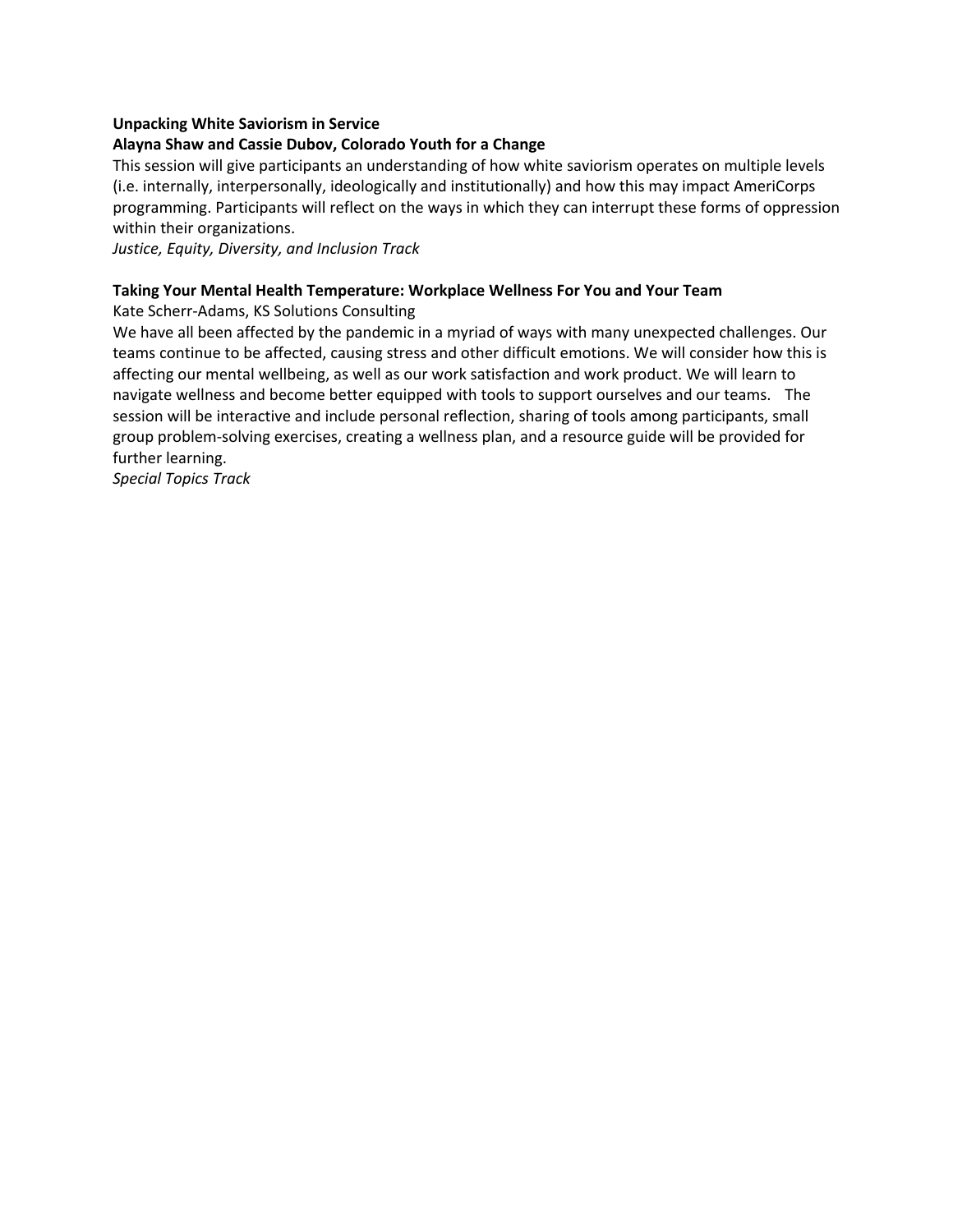# **Workshop Block H, Friday, May 7, 1:00-2:15pm**

## **Engaging Commissioners in Meetings and Committees David Styers, Nonprofit Board Governance Consultants**

"My time would have been better spent doing something else." Have you ever feared a Commissioner saying this after attending one of your meetings? Learn tips and techniques to helps increase their engagement and improve their contributions to the Commission, particularly in our new online meeting world. From orientation to meeting preparation to committees, this session will identify ways to help your Commissioners make sure your meetings are the ones they don't want to miss! *State Service Commission Track*

# **Developing a Strong Year-Long Orientation and Training Plan Amy Salinas, On3Learn, LLC**

This session will explore the key training areas and outcomes that all AmeriCorps training plans should consider to intentionally set members up for success and ensure they vary this experience forward to their next steps.

*AmeriCorps Program Management Track*

### **Office of Inspector General - Safeguarding Federal Funds Jessica Nelson, AmeriCorps-OIG**

AmeriCorps grantees, commissions, and programs are responsible for all aspects of grant management and for being good stewards of public resources. The Office of Inspector General (OIG) is a key partner in the safeguarding of the public trust and taxpayer dollars. The OIG provides agency oversight to ensure adequate internal controls are in place, executes an annual audit plan, and conducts investigations of AmeriCorps programs and personnel. This session will provide an overview of the OIG, common audit and investigative findings, indicators of fraud, fraud prevention tools, and reporting requirements to ensure Federal funds are used appropriately.

*AmeriCorps Financial and Grants Management Track*

#### **Virtual Volunteerism in the Real World**

# **Autum Martin and Elisabeth Donovan, Galaxy Digital Volunteer Management**

This session will provide Real World nonprofit examples of how Virtual Volunteerism can be added to any nonprofit's program, bring measurable value, and be promoted to re-engage current supporters and new. The presentation will draw in real world client experiences from United Way of King County in Seattle and San Francisco - Marin Food Bank that share how they pivoted to face new challenges in 2020. This interactive session will allow participants to discuss the applicable ideas will lead to intentional setting of structured action steps and data points for reporting growth metrics. *Volunteer and Member Engagement Track*

## **Implicit Bias Training- Creating More Diverse Work Cultures of Belonging Levantay Vanessa O'Connor, Levantay Enterprise**

Research shows that unconscious bias can be a significant obstacle to inclusion and diversity in the workplace. Stereotypes may create roadblocks to achievement and inclusion, and may uphold systems of oppression. In today's changing world managing diversity is a core leadership skill. In this interactive workshop we will discuss how to: -harness the power of diversity by promoting open conversations about implicit bias -create more inclusive, healthy and productive work culture of belonging -create an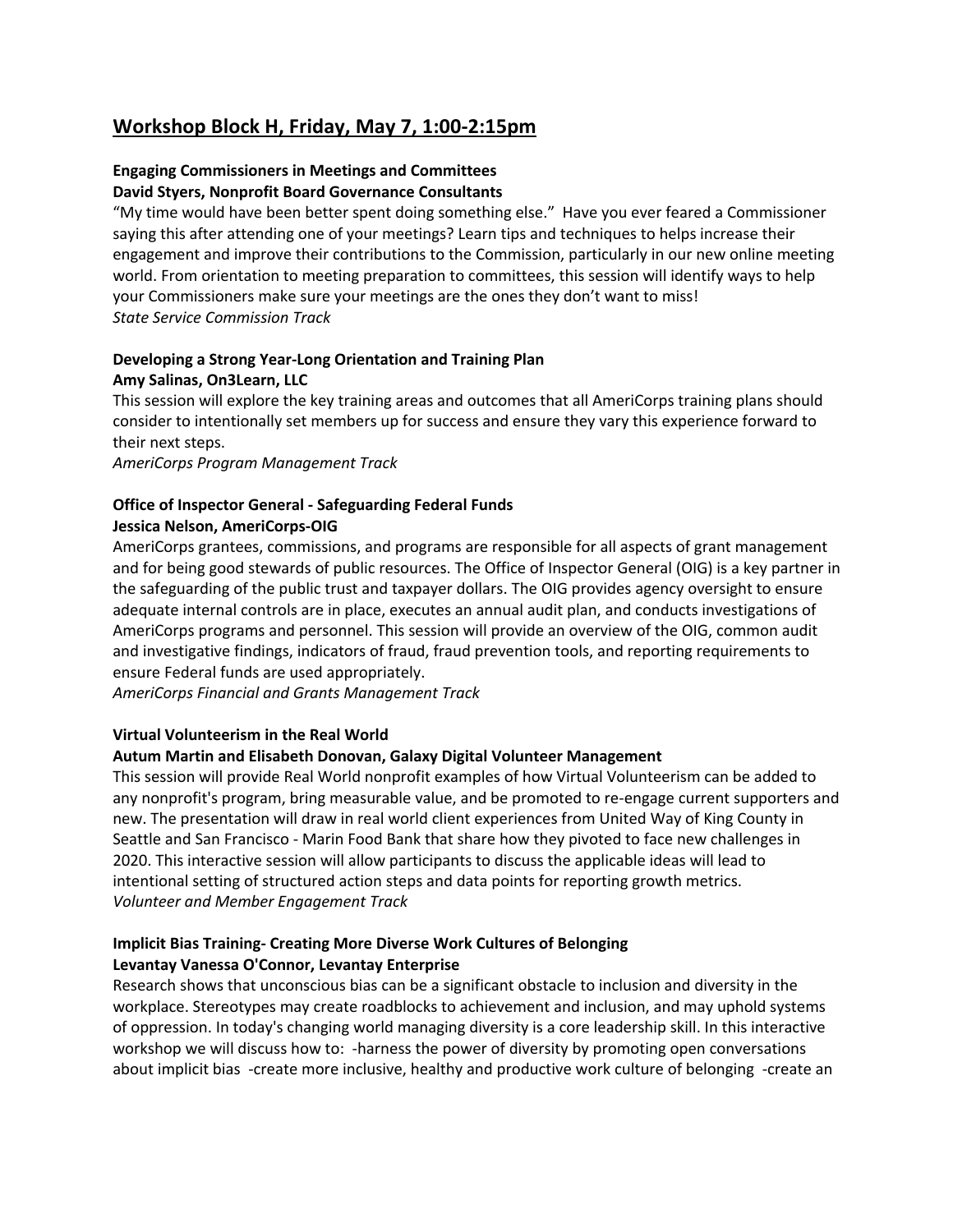action plan that helps you to make decisions and act in ways that align your conscious intentions with your behaviors.

*Justice, Equity, Diversity, and Inclusion Track* 

### **We're Exhausted, Send Help: Preventing Burnout**

### **Vanessa Washington and Michelle Gaither, Village Resiliency, LLC**

2020 has been a particularly challenging year, and has hit us all in unique and different ways. We cannot pretend that the world turns off just because we are at work, nor would it be appropriate for us to expect you to do so. Following this workshop you will come away with greater understanding of how stress impacts well-being, deepen empathy towards yourself, and develop specific tools and strategies to help navigate the immediate stressors we are all experiencing. Facilitators teach about the indicators of compassion fatigue and trauma, while sharing relatable stories. We offer transparent reflection regarding the risk factors for burnout and provide practical strategies for reducing educator's stress response and increasing student effectiveness. This workshop provides skills around mindfulness and self-care, and offers guidance for implementing trauma responsive strategies directly with the youth that you serve.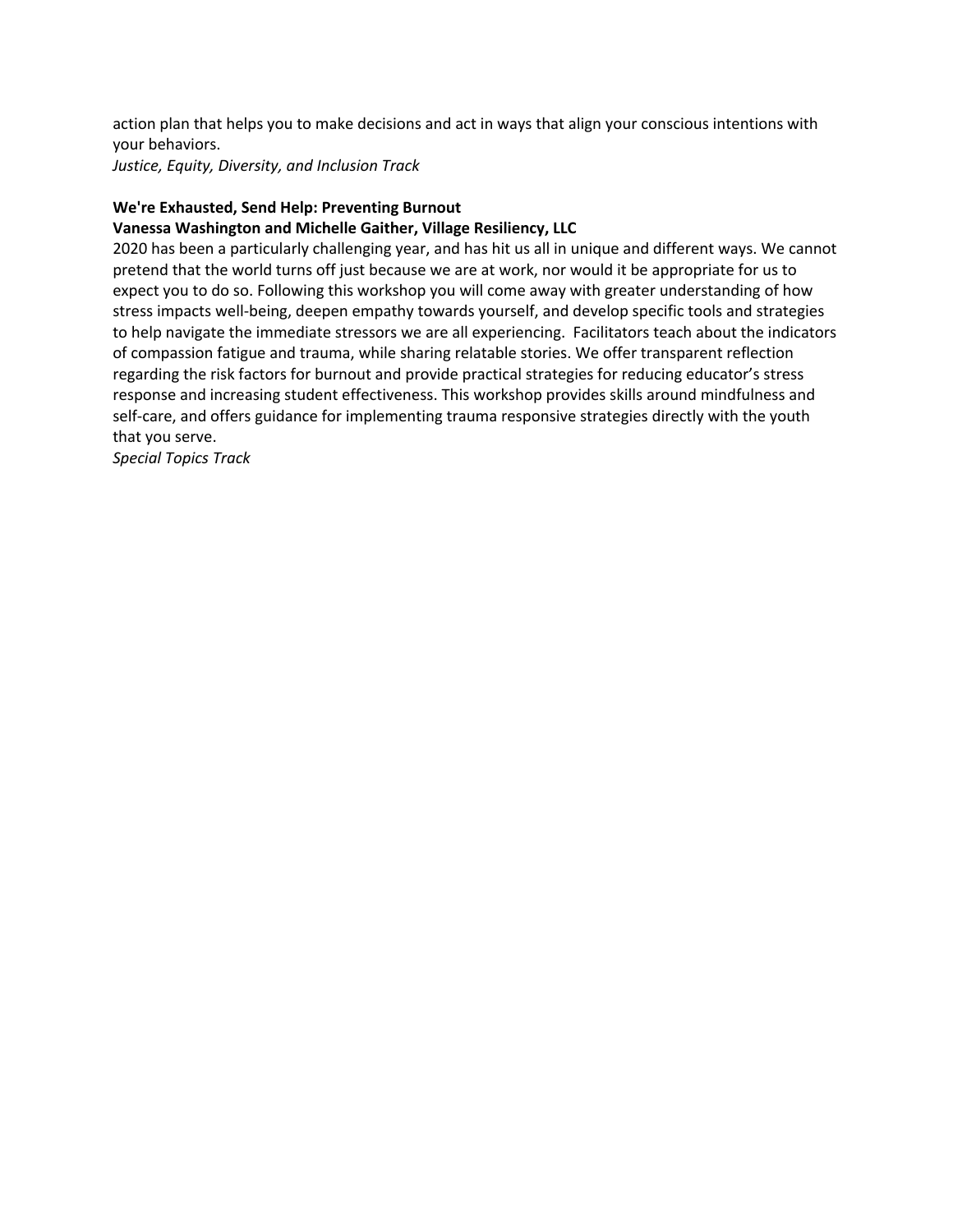# **Workshop Block I, Friday, May 7, 2:30-3:45pm**

# **Leading Through Turbulent Times Steve Patty, Dialogues In Action**

The burden leaders carry during times of turmoil can be extraordinarily heavy. Leaders often experience extra stress, vigilance, decision-making, planning, coaching, and an endless list of responsibilities. Leading during crises is difficult. However, with crises often comes opportunity. If leaders can think strategically about their role during times of turbulence, and if they can be fortified with the right kinds of perspectives, values, and skills, they can have a powerful impact in the lives of those they lead. This session will show how to take the path of courageous, adaptive, developmental leadership during times when people need it the most.

*State Service Commission Track*

#### **Navigating the Member-Supervisor Relationship Cathy Lins, Development Plus Inc.**

This session will help empower supervisors to foster dynamic, supportive relationships with their members to ensure a more productive service year. By the end of the session, participants will be able to: implement management methods to strengthen respect, communication, and trust with their members; apply strategies to improve giving and receiving feedback and handling difficult conversations; and identify action steps and resources to better understand and work with their members and manage workplace challenges.

*AmeriCorps Program Management Track*

### **Ensuring Allowability During COVID Through Internal Controls Tiffany Kesslar, Esq., CGMS, Brustein & Manasevit, PLLC**

The COVID-19 global pandemic hit quickly and affected all aspects of our lives, including the way we administer federal grant programs. The Office of Management and Budget recognized early on that flexibility was needed around the Uniform Grants requirements, but deferred in many ways to an agency's emergency policies and procedures. It is critical that entities have clear documentation around the decisions that were made and strong internal controls around the flexibility utilized during this time. This session will discuss the hot topic areas of potential noncompliance under the Uniform Guidance (2 CFR Part 200) in light of COVID and discuss best practices to avoid noncompliance. *AmeriCorps Financial and Grants Management Track*

## **Building a Community of Volunteer Engagement Professionals: Starting and Sustaining Local Associations (DOVIA's NVA's, etc)**

# **Gretchen Jordan, CVA, AL!VE and Cairn Reisch, Soul of a Cairn**

As a Volunteer Engagement Professional, you have a unique, super-human set of skills: inspiring volunteers, coordinating with staff, having big picture plans, while seeing to all the details. Despite being surrounded by people, it can be an isolating role, with few people in your organization who really get it. That's why local associations for volunteer engagement professionals are a critical source for networking, professional development, and coffee/drinks/snacks. But what do you do if you don't have a local association? And if you do, how do you keep your association's offerings fresh and interesting? In this session, leaders from the national Association of Leaders in Volunteer Engagement (AL!VE) and local member associations from around the country, will share tips and tricks for forming, growing, and sustaining a local association.

*Volunteer and Member Engagement Track*